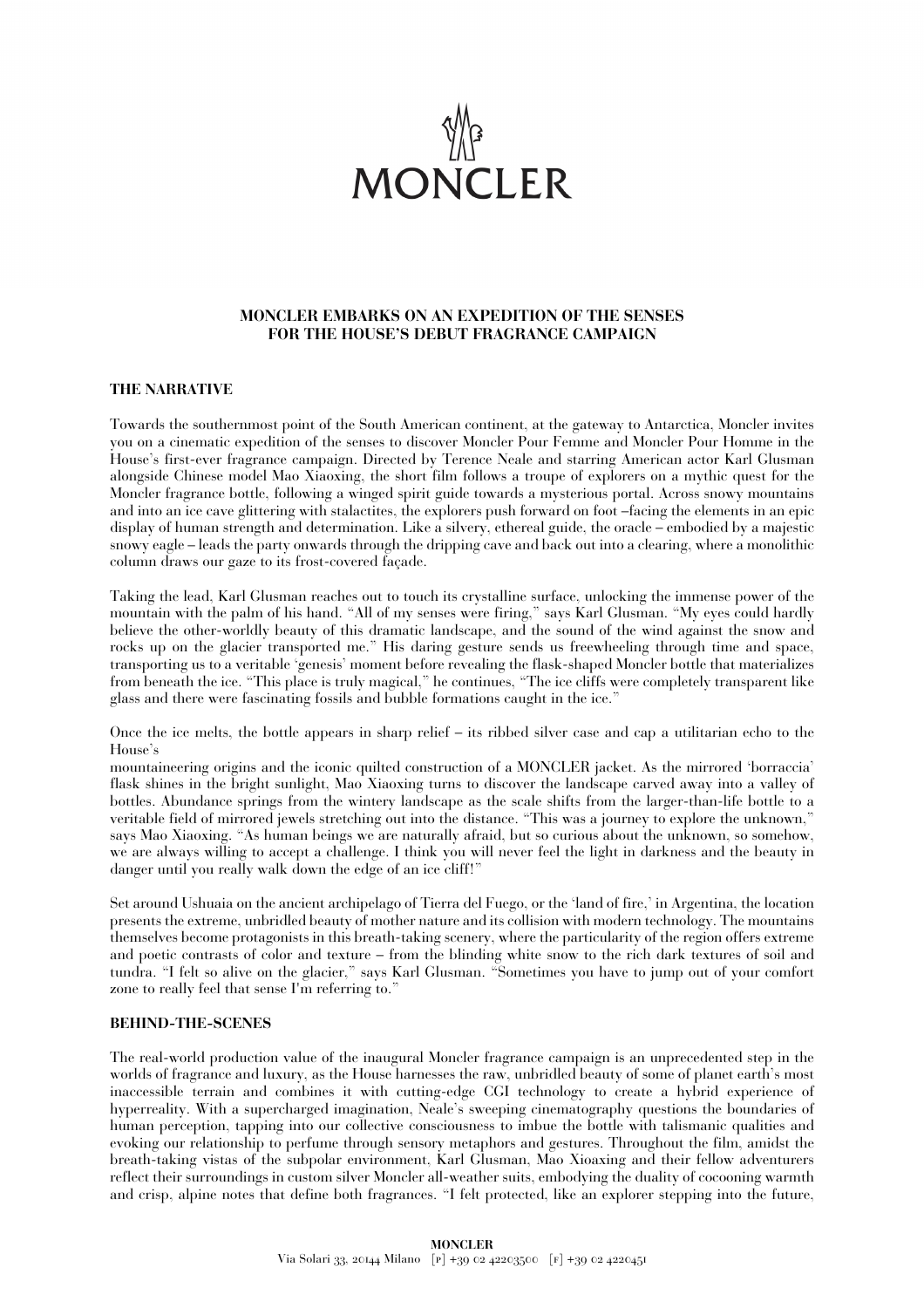

shining in the white of the snow," says Mao Xiaoxing, of the cocooning warmth of her bespoke MONCLER outerwear. "It felt like we were on another planet, especially in our custom chrome puffers," says Karl Glusman.

> Location: Ushuaia, Tierra del Fuego, Argentina Director: Terence Neale Creative Direction: General Idea (NYC) Key Talents: Karl Glusman, Mao Xiaoxing

#### **ABOUT MONCLER POUR FEMME**

A floral woody musky fragrance, Moncler Pour Femme is the work of perfumers Nisrine Grillié and Quentin Bisch. Containing a pair of custom accords designed exclusively for Moncler, the fragrance opens with the crisp, bright sensation of a Powdery Snow accord – reminiscent of the evanescent beauty of freshly fallen snow. Lifted with the radiance of Italian Bergamot, it evolves through a bouquet of white florals – Jasmine Sambac and sweet Heliotrope – to plunge headfirst into the warm embrace of the exclusive Mountain Woods accord, exclusive to Moncler, this base note envelops the wearer, mingling the seductive essences of amber, cedarwood and sandalwood. Its luxurious and heady dry down fuses with natural vanillin, for a feminine allure that lingers well after dark.

#### **ABOUT MONCLER POUR HOMME**

Moncler Pour Homme is a woody aromatic fragrance created by perfumers Antoine Maisondieu and Christophe Raynaud. Capturing the vibrant natural beauty of an alpine forest, this enveloping fragrance contains an unprecedented saturation of woody notes. Starting with the exclusive Alpine Green accord for Moncler that, combined with the energizing freshness of Clary Sage, lifts the fragrance through a leafy expanse of mountain pines. Warming directly through a profusion of Cedarwood, the Mountain Woods accord takes ultimate precedence in this bold scent, forming a cocooning, earthy drydown of grand proportions when fused with the smoky magnetism of Vetiver.

At the vanguard of modern perfumery, Moncler Pour Femme and Moncler Pour Homme combine an indulgence of natural ingredients with cutting-edge olfactive technologies and radical industrial design. Daring, elegant and surprising, each unique fragrance is an adventurous, sensory experience and an inviting portal into the Moncler world.